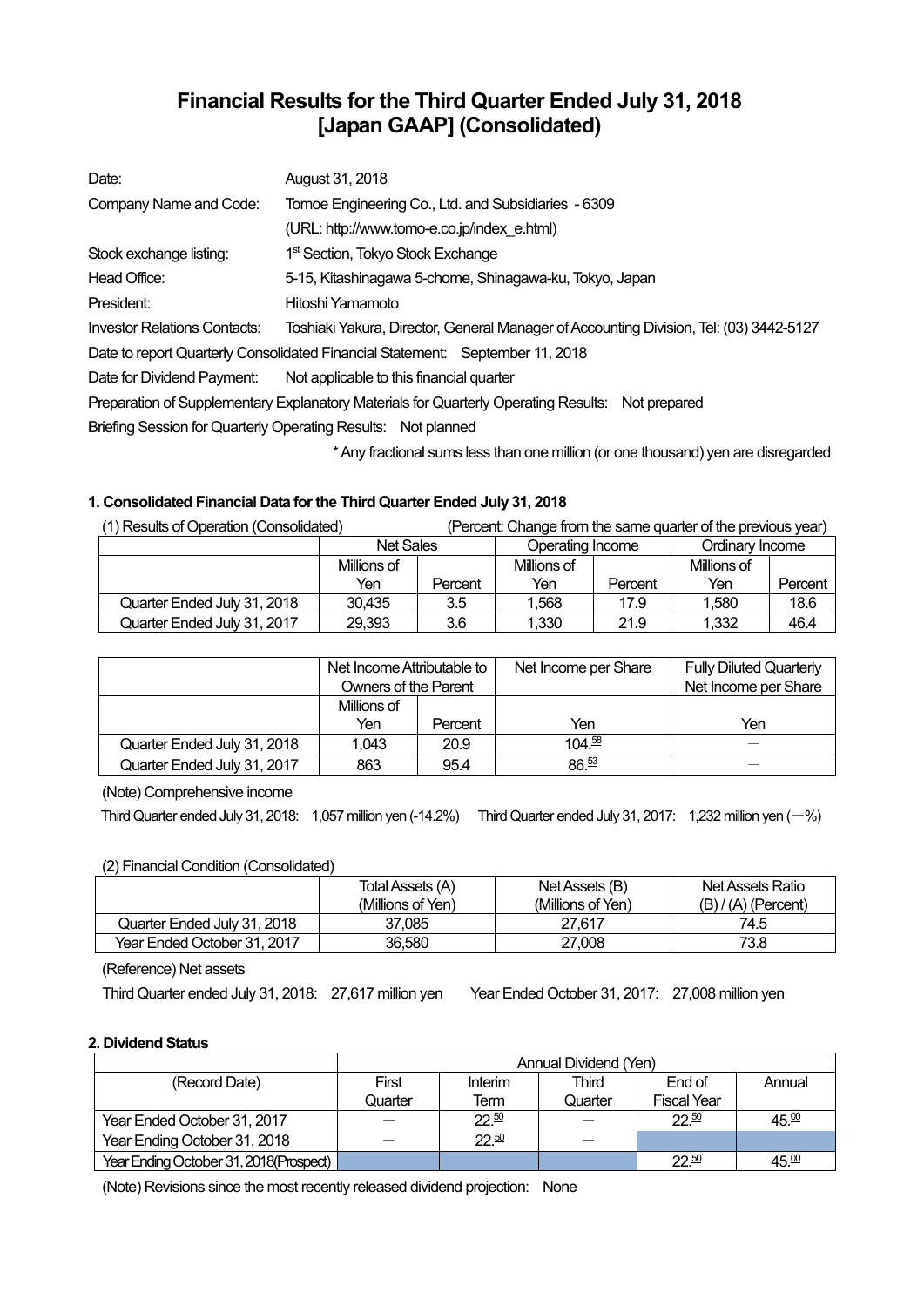### **3. Forecast for Earnings for the Year Ending October 31, 2018 (Consolidated)**

(Percent change from the previous Full Business Year)

|                           | Net Sales         |           | Operating Income  |           | Ordinary Income   |           |
|---------------------------|-------------------|-----------|-------------------|-----------|-------------------|-----------|
|                           | (Millions of Yen) | (Percent) | (Millions of Yen) | (Percent) | (Millions of Yen) | (Percent) |
| <b>Full Business Year</b> | 43.000            | 4.6       | 2.190             |           | 2.200             | -0.9      |

|                           | Net Income Attributable to    |  | Net Income per Share |
|---------------------------|-------------------------------|--|----------------------|
|                           | Owners of the Parent          |  |                      |
|                           | (Millions of Yen)   (Percent) |  | Yen                  |
| <b>Full Business Year</b> | 1.490<br>-0.9                 |  | 149 <sup>32</sup>    |

(Note) Revisions since the most recently released dividend projection: None

#### **Notes**

(1) Significant changes in subsidiaries during this period (changes in specific subsidiaries involving changes in the scope of consolidation): None

Number of new subsidiaries: \_\_(Company names):

Number of eliminated subsidiaries: (Company names):

- (2) Adoption of simplified accounting method and the specific accounting method: None
- (3) Changes of the principles, procedures, and representation of the accounting policies

1) Change due to revision of accounting standard: None

- 2) Other changes than the above 1): None
- 3) Change in accounting estimates: None
- 4) Retrospective restatements: None
- (4) Number of outstanding shares (Common stock)
	- 1) Number of outstanding shares as of quarter-end and year-end (including treasury stocks)
	- At July 31, 2018: 10,533,200 shares At October 31, 2017: 10,533,200 shares
	- 2) Number of treasury stocks as of quarter-end and year-end
		- At July 31, 2018: 554,861 shares At October 31, 2017: 554,817 shares
	- 3) Number of average shares (accumulated quarterly total)
		- At July 31, 2018: 9,978,378 shares At July 31, 2017: 9,978,431 shares

\*The quarterly earnings report is exempt from the quarterly review by certified public accountant or audit firm..

\*Explanations for appropriate use of the earnings forecast and other special instructions

The forward-looking statements such as a forecast of our financial results described herein are based on the information currently available to us and certain assumptions that we believe are reasonable. Actual results could differ materially due to various factors.

Please refer to the Financial Results for the Quarter (Attachments) on page 3, (3) [Analysis of Future Forecast on Consolidated Earnings Forecast] of 1. [Qualitative Information on Quarterly Consolidated Operating Results] for the operating results forecast.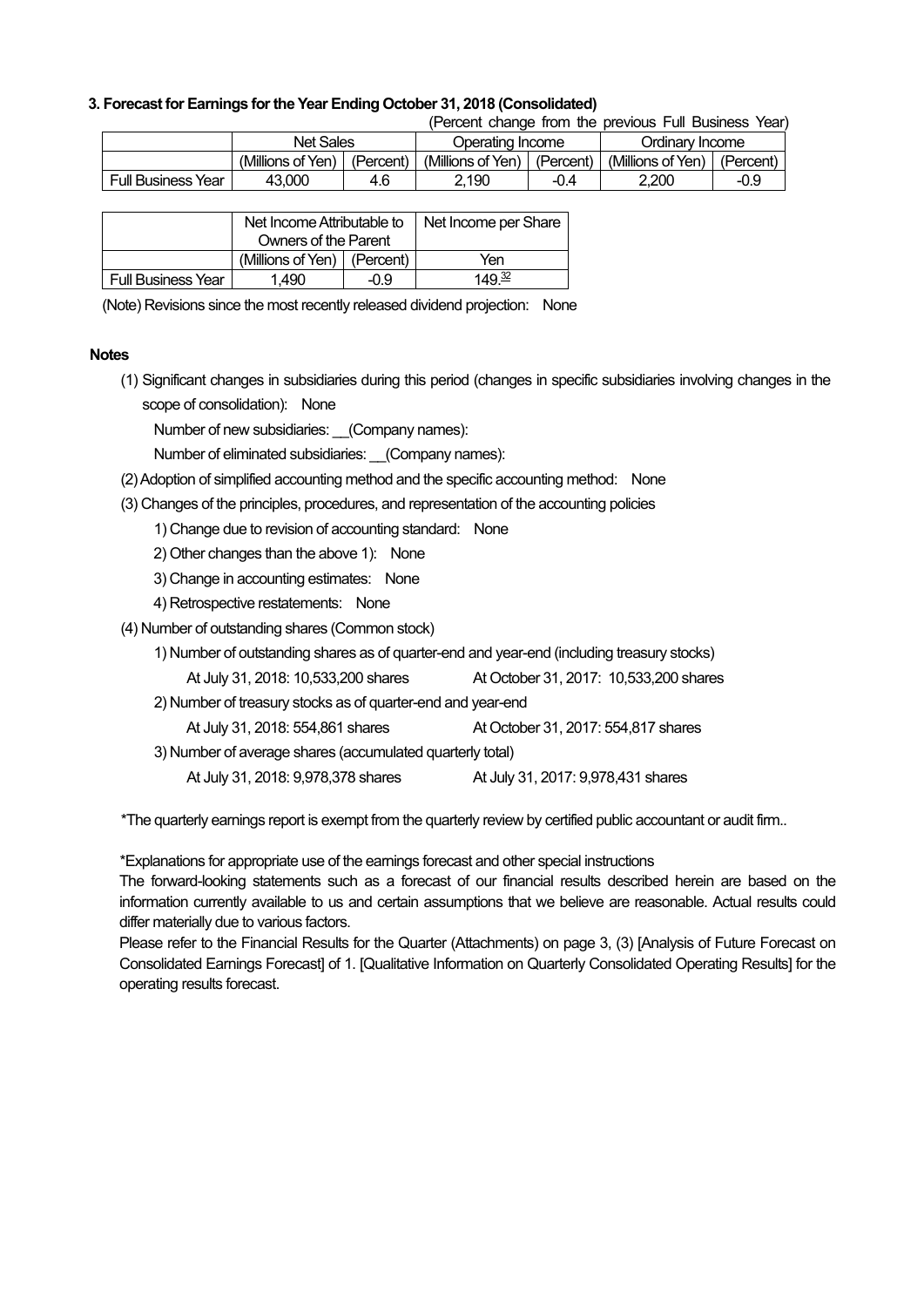# **Table of Contents (Supporting Data)**

| (2) |                                                                                                  |  |
|-----|--------------------------------------------------------------------------------------------------|--|
| (3) |                                                                                                  |  |
|     |                                                                                                  |  |
| (1) |                                                                                                  |  |
| (2) | Quarterly Consolidated Statements of Income & Quarterly Consolidated Statements of Comprehensive |  |
|     |                                                                                                  |  |
|     |                                                                                                  |  |
|     |                                                                                                  |  |
| (3) |                                                                                                  |  |
|     |                                                                                                  |  |
|     |                                                                                                  |  |
|     |                                                                                                  |  |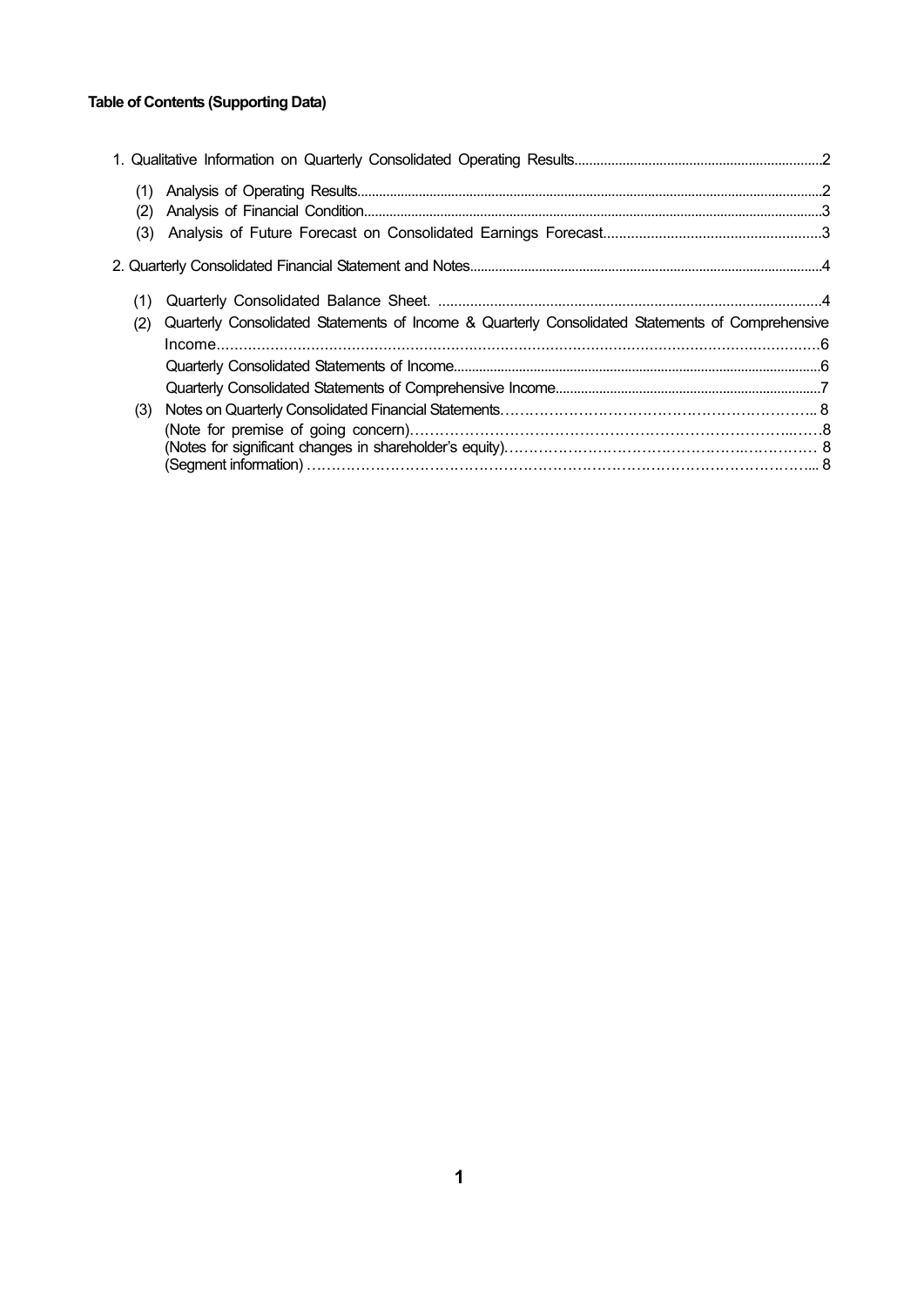# **1. Qualitative Information on Quarterly Consolidated Operating Results**

# **(1) Analysis of Operating Results**

During the third quarter consolidated year-to-date period, Japan's economy maintained its gradual recovery trend sustained by briskly moving exports and a shift towards rising personal consumption, as the steady pace of capital investment continued as well, despite a slowdown in momentum recognized during the second quarter. On the other hand, while conditions overseas improved steadily as a whole against the backdrop of the U.S. economy's ongoing expansionary trend, Europe's gradual economic recovery, and the brisk Asian economic picture including China, circumstances such as the imposition of tariffs by the United States and the retaliatory response by China and the EU, the depreciation of newly developing country currencies, and higher oil prices made close observation necessary.

Given these circumstances, net sales for the Tomoe Engineering Group for the third quarter consolidated year-to-date period increased 3.5% from the same period last year to 30,435 million yen because of increasing sales in both the Machinery & Equipment Business and Chemical Products Business. From an earnings aspect, operating income was 1,568 million yen, 17.9% up from the same period last year because of higher income in both the Machinery & Equipment Business and Chemical Products Business, while ordinary income came to 1,580 million yen, 18.6% up from the same period last year. Net income attributable to owners of the parent was 1,043 million yen, 20.9% up from the same period last year.

#### Operating results by segment were as follows.

# (Machinery & Equipment Business)

In the Machinery & Equipment Business, net sales of components and repair services for domestic public sector demand, and net sales of the whole products and services for domestic private sector demand, and machinery, equipment and works for overseas markets increased. As a result, net sales for the third quarter consolidated year-to-date period were 7,184 million yen, 9.4% up from the same period last year.

From an earnings aspect, operating income was 174 million yen, 197.3% up from the same period last year, because of increased profit from all sections of the high-margin components and repair services, and machinery, equipment and works.

# (Chemical Products Business)

In the Chemical Products Business, net sales of materials for motor vehicles, housing and construction applications in the industrial materials sector, transport materials for semiconductor manufacturing applications in the electronics materials sector, and net sales of businesses based in Hong Kong and Thailand all were robust. As a result, net sales for the third quarter consolidated year-to-date period were 23,250 million yen, 1.9% up from the same period last year.

With respect to earnings, operating income was 1,393 million yen, 9.6% up from the same period last year, driven by the growth in net sales for products in the industrial materials sector and the electronics materials sector which had comparatively high margins, and the advanced materials sector which improved profitability.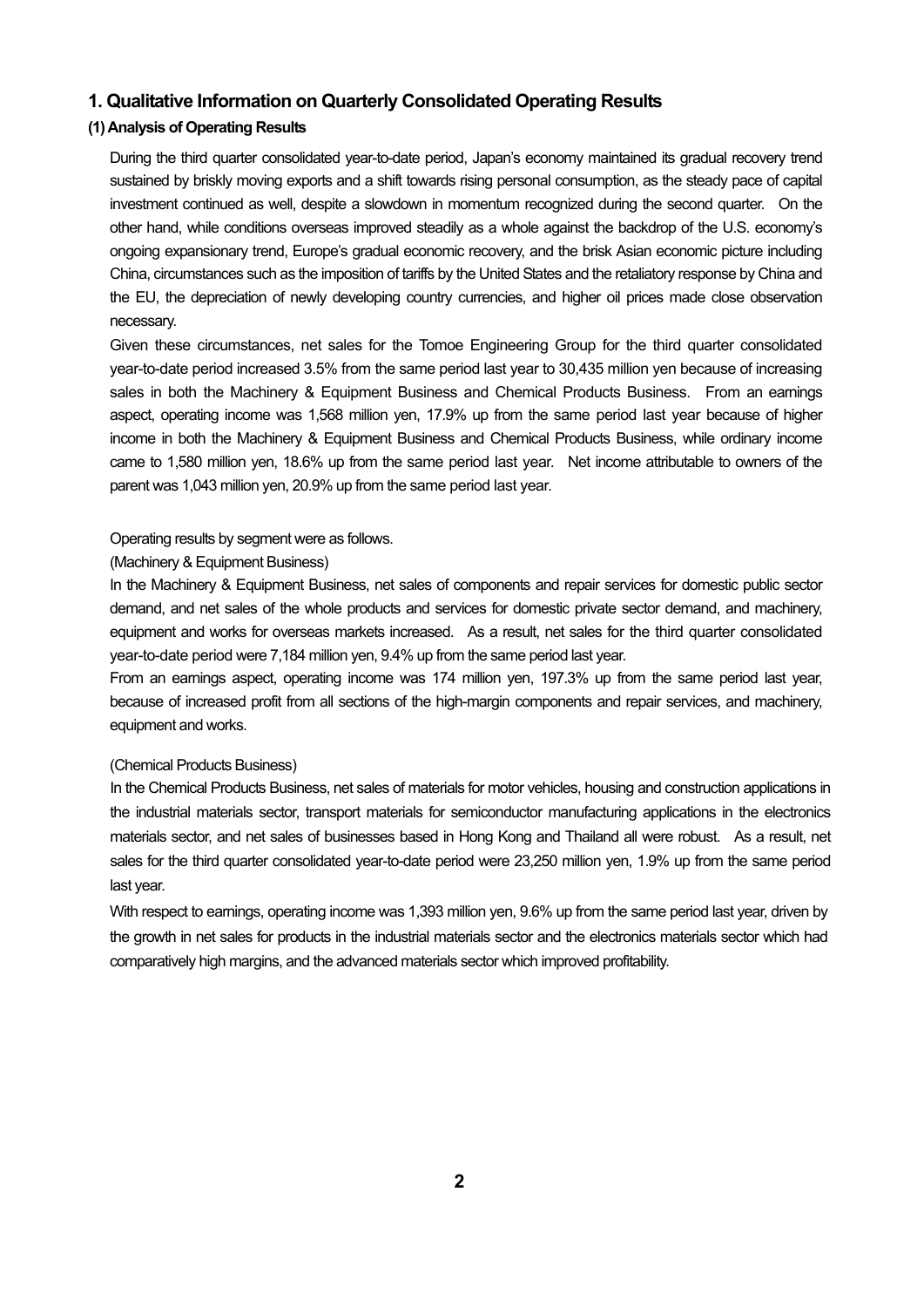#### (2) Analysis of Financial Condition

Total assets as of the end of the consolidated third quarter under review were 37,085 million yen, up 1.4% or 504 million yen from the end of the previous consolidated fiscal year. This mainly reflected a decrease of 2,144 million yen in notes and accounts receivable-trade, and an increase of 823 million yen in electronically recorded monetary claims, an increase of 618 million yen in cash and deposits, an increase of 592 million yen in merchandise and finished goods, and an increase of 519 million yen in work in process.

Liabilities were 9,467 million yen, up 1.1% or 104 million yen from the end of the previous consolidated fiscal year, mainly because of an increase of 270 million yen in advances received, an increase of 149 million yen in electronically recorded monetary debt, and an increase of 145 million yen in notes and accounts payable-trade, a decrease of 389 million yen in income tax payable, and a decrease of 354 million yen in provision for Bonuses. Net assets stood at 27,617 million yen, 608 million yen or 2.3% up from the end of the previous consolidated fiscal

As a result of the above changes, the equity ratio at the end of the consolidated third quarter under review increased by 0.7 points compared with the end of the previous consolidated fiscal year to 74.5%.

#### (3) Analysis of Future Forecast on Consolidated Earnings Forecast

year, mainly because of an increase of 594 million yen in retained earnings.

There are no revisions to the consolidated earnings forecast figures for the fiscal year ending October 31, 2018 that were announced in the "Notice on changes in earnings forecast" released on May 29, 2018.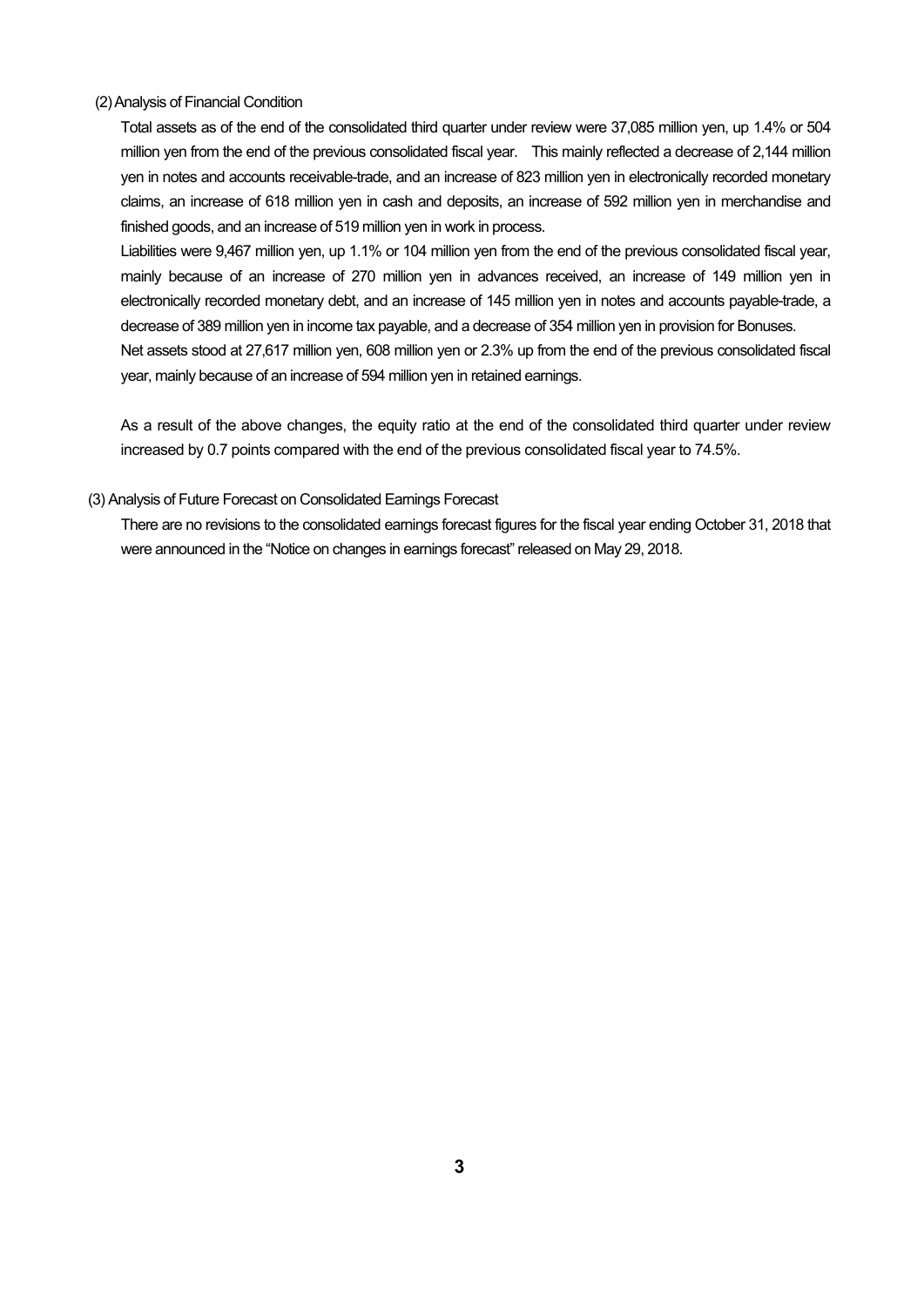**2. Quarterly Consolidated Financial Statement and Notes** 

**(1) Quarterly Consolidated Balance Sheets (Third Quarter)** 

|                                                |                             | (Thousands of Yen)          |
|------------------------------------------------|-----------------------------|-----------------------------|
|                                                | <b>End of Previous Year</b> | <b>End of Third Quarter</b> |
| <b>Assets</b>                                  | (October. 31, 2017)         | (July 31, 2018)             |
| <b>Current Assets</b>                          |                             |                             |
| Cash and Deposits                              | 7,893,336                   | 8,511,385                   |
| Notes and Accounts Receivable-Trade            | 12,423,898                  | 10,279,382                  |
| <b>Electronically Recorded Monetary Claims</b> | 1,823,085                   | 2,646,822                   |
| Merchandise and Finished Goods                 | 3,045,330                   | 3,638,130                   |
| <b>Work in Process</b>                         | 1,121,215                   | 1,641,126                   |
| <b>Raw Materials and Supplies</b>              | 626,777                     | 950,154                     |
| <b>Deferred Tax Assets</b>                     | 551,335                     | 424,969                     |
| <b>Others</b>                                  | 169,602                     | 212,094                     |
| <b>Allowance for Doubtful Accounts</b>         | $-5,793$                    | $-30,963$                   |
| <b>Total Current Assets</b>                    | 27,648,788                  | 28,273,103                  |
| <b>Noncurrent Assets</b>                       |                             |                             |
| Property, Plant and Equipment                  |                             |                             |
| <b>Buildings and Structures</b>                | 4,447,596                   | 4,451,240                   |
| <b>Accumulated Depreciation</b>                | $-1,714,451$                | $-1,798,948$                |
| <b>Buildings and Structures, Net</b>           | 2,733,144                   | 2,652,292                   |
| Machinery, Equipment and Vehicles              | 3,753,847                   | 3,693,592                   |
| <b>Accumulated Depreciation</b>                | $-3,339,171$                | $-3,296,411$                |
| Machinery, Equipment and Vehicles, Net         | 414,676                     | 397,180                     |
| Land                                           | 1,931,034                   | 1,930,885                   |
| Construction in progress                       |                             | 14,626                      |
| <b>Others</b>                                  | 999,146                     | 979,600                     |
| <b>Accumulated Depreciation</b>                | $-914,964$                  | $-897,408$                  |
| Others, Net                                    | 84,181                      | 82,191                      |
| <b>Total Property, Plant and Equipment</b>     | 5,163,038                   | 5,077,176                   |
| <b>Intangible Assets</b>                       | 186,343                     | 140,167                     |
| <b>Investments and Other Assets</b>            |                             |                             |
| <b>Investment Securities</b>                   | 1,520,735                   | 1,517,389                   |
| <b>Guarantee Deposits</b>                      | 293,537                     | 292,110                     |
| Net Defined Benefit Assets                     | 1,693,578                   | 1,714,184                   |
| <b>Others</b>                                  | 101,325                     | 94,488                      |
| Allowance for Doubtful Accounts                | $-26,386$                   | $-23,425$                   |
| <b>Total Investments and Other Assets</b>      | 3,582,791                   | 3,594,747                   |
| <b>Total Noncurrent Assets</b>                 | 8,932,172                   | 8,812,090                   |
| <b>Total Assets</b>                            | 36,580,961                  | 37,085,193                  |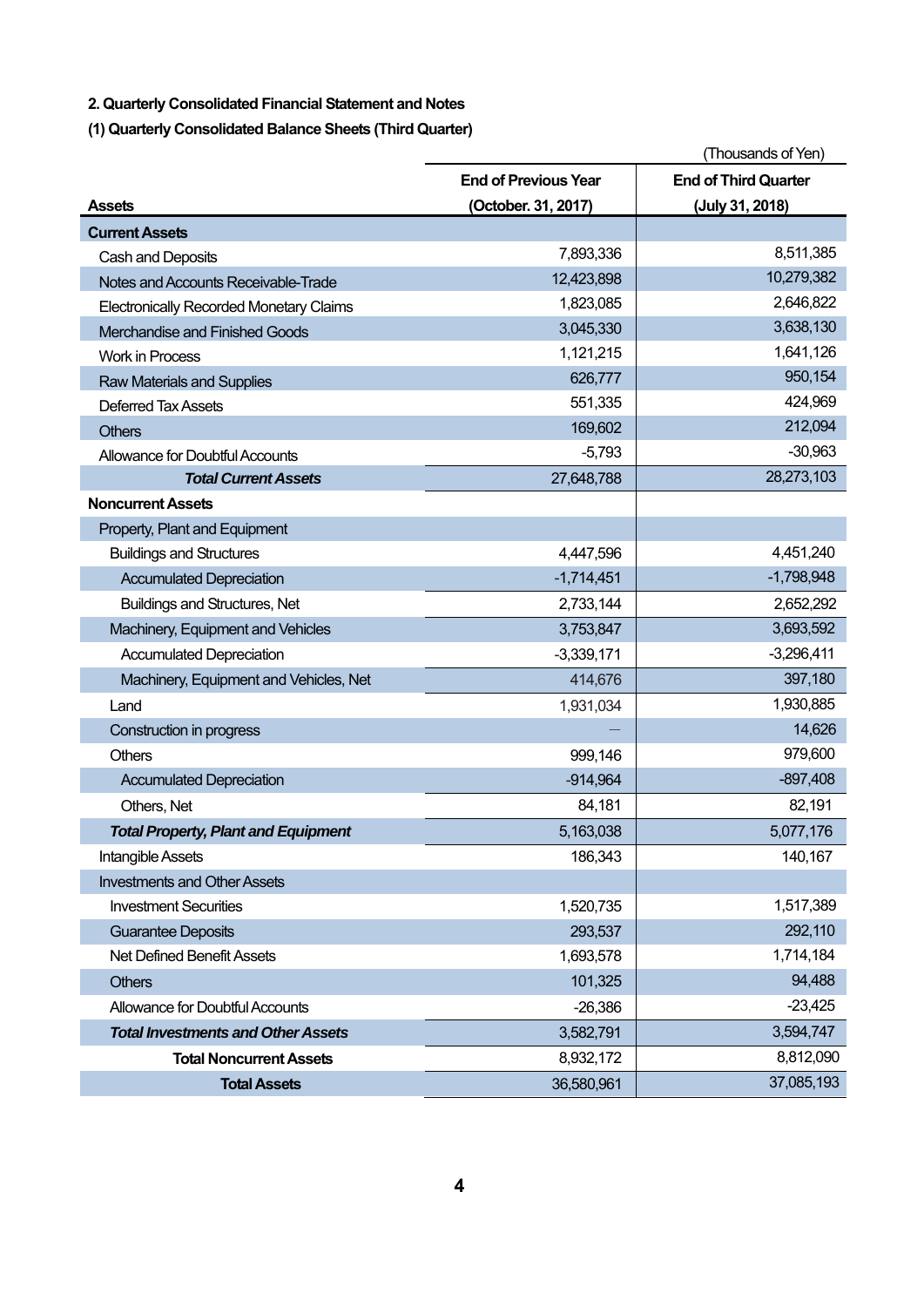|                                                                 | (Thousands of Yen)          |                             |  |
|-----------------------------------------------------------------|-----------------------------|-----------------------------|--|
|                                                                 | <b>End of Previous Year</b> | <b>End of Third Quarter</b> |  |
| <b>Liabilities and Net Assets</b>                               | (October. 31, 2017)         | (July 31, 2018)             |  |
| <b>Liabilities</b>                                              |                             |                             |  |
| <b>Current Liabilities</b>                                      |                             |                             |  |
| Notes and Accounts Payable-Trade                                | 4,090,419                   | 4,235,512                   |  |
| <b>Electronically Recorded Monetary Debt</b>                    | 1,665,615                   | 1,815,510                   |  |
| <b>Accounts Payable-Others</b>                                  | 520,046                     | 586,479                     |  |
| Income Taxes Payable                                            | 437,430                     | 47,774                      |  |
| <b>Advances Received</b>                                        | 57,481                      | 327,816                     |  |
| <b>Provision for Bonuses</b>                                    | 982,841                     | 628,452                     |  |
| <b>Provision for Directors' Bonuses</b>                         | 64,678                      | 47,918                      |  |
| Allowance for Product Warranty                                  | 185,258                     | 110,090                     |  |
| <b>Others</b>                                                   | 189,552                     | 293,983                     |  |
| <b>Total Current Liabilities</b>                                | 8,193,325                   | 8,093,539                   |  |
| <b>Noncurrent Liabilities</b>                                   |                             |                             |  |
| Provision for Directors' Retirement Benefits                    | 5,460                       | 5,460                       |  |
| <b>Net Defined Benefit Liabilities</b>                          | 57,498                      | 60,004                      |  |
| <b>Deferred Tax Liabilities</b>                                 | 1,315,959                   | 1,308,891                   |  |
| <b>Total Noncurrent Liabilities</b>                             | 1,378,918                   | 1,374,356                   |  |
| <b>Total Liabilities</b>                                        | 9,572,243                   | 9,467,895                   |  |
| <b>Net Assets</b>                                               |                             |                             |  |
| <b>Shareholders' Equity</b>                                     |                             |                             |  |
| <b>Capital Stock</b>                                            | 1,061,210                   | 1,061,210                   |  |
| <b>Capital Surplus</b>                                          | 1,483,410                   | 1,483,410                   |  |
| <b>Retained Earnings</b>                                        | 23,889,646                  | 24,484,111                  |  |
| <b>Treasury Stock</b>                                           | $-363,876$                  | $-363,977$                  |  |
| <b>Total Shareholders' Equity</b>                               | 26,070,389                  | 26,664,754                  |  |
| <b>Accumulated Other Comprehensive Income</b>                   |                             |                             |  |
| Valuation Difference on Available-for-Sale<br><b>Securities</b> | 551,039                     | 536,247                     |  |
| Deferred Gains or Losses on Hedges                              | 2,508                       | 883                         |  |
| Foreign Currency Translation Adjustment                         | 214,564                     | 194,015                     |  |
| <b>Total Adjustment on Net Defined Benefit</b>                  | 170,216                     | 221,397                     |  |
| <b>Total Accumulated Other Comprehensive Income</b>             | 938,328                     | 952,544                     |  |
| <b>Total Net Assets</b>                                         | 27,008,718                  | 27,617,298                  |  |
| <b>Total Liabilities and Net Assets</b>                         | 36,580,961                  | 37,085,193                  |  |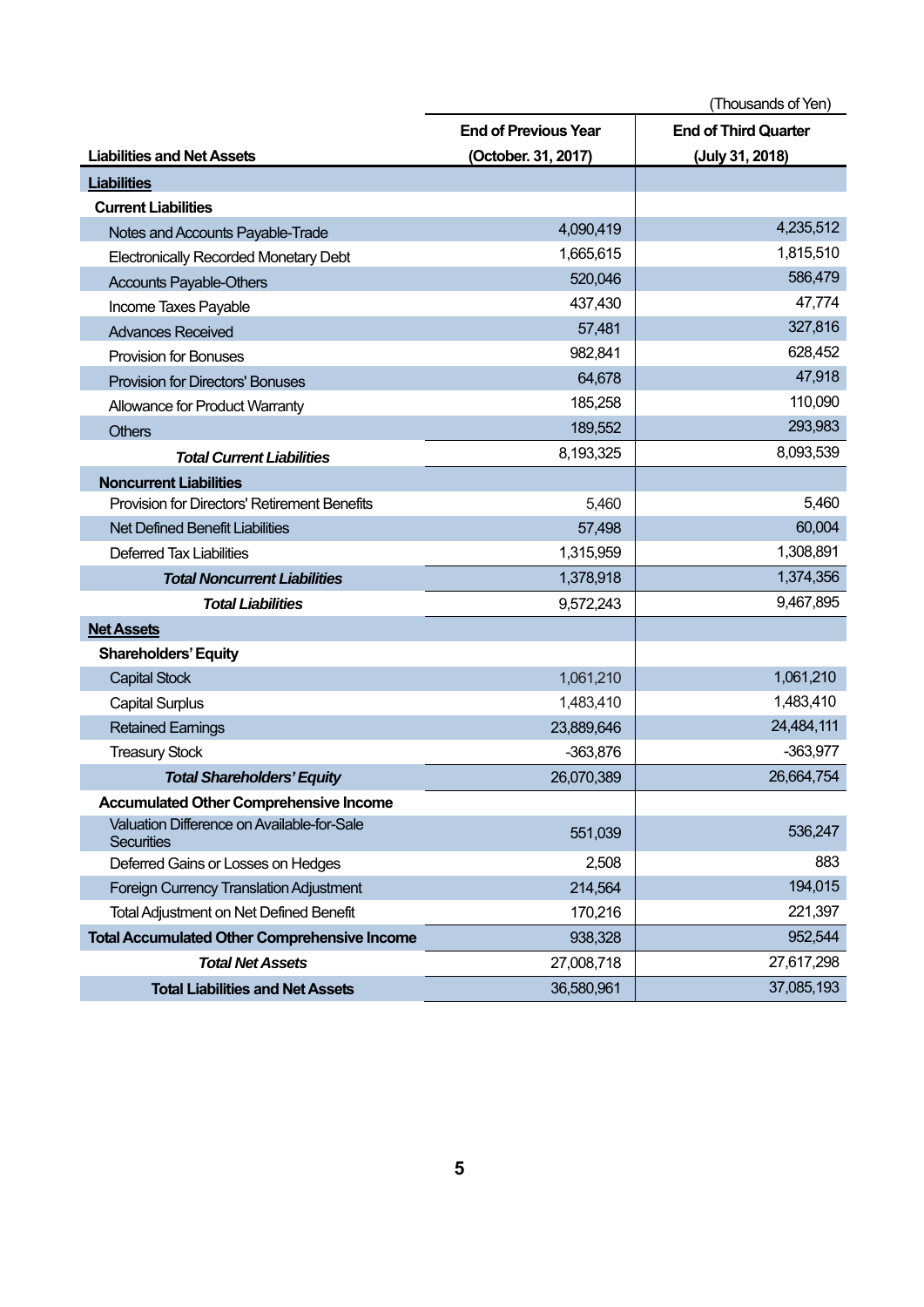**(2) Quarterly Consolidated Statements of Income & Quarterly Consolidated Statements of Comprehensive Income**

**Quarterly Consolidated Statements of Income (Third Quarter)** 

|                                                                  |                            | (Thousands of Yen)         |
|------------------------------------------------------------------|----------------------------|----------------------------|
|                                                                  | <b>Third Quarter Ended</b> | <b>Third Quarter Ended</b> |
|                                                                  | July 31, 2017              | July 31, 2018              |
| <b>Net Sales</b>                                                 | 29,393,184                 | 30,435,173                 |
| <b>Cost of Sales</b>                                             | 23, 184, 857               | 23,739,674                 |
| <b>Gross Profit</b>                                              | 6,208,326                  | 6,695,499                  |
| Selling, General and Administrative Expenses                     | 4,878,126                  | 5,127,424                  |
| <b>Operating Income</b>                                          | 1,330,199                  | 1,568,074                  |
| <b>Non-Operating Income</b>                                      |                            |                            |
| Interest Income                                                  | 1,170                      | 2,253                      |
| Dividends Income                                                 | 25,932                     | 29,819                     |
| <b>Rent Income</b>                                               | 5,123                      | 5,463                      |
| Others                                                           | 15,451                     | 29,873                     |
| <b>Total Non-Operating Income</b>                                | 47,678                     | 67,410                     |
| <b>Non-Operating Expenses</b>                                    |                            |                            |
| <b>Interest Expenses</b>                                         | 14,508                     | 21,690                     |
| <b>Commission Paid</b>                                           | 8,243                      | 8,243                      |
| <b>Sales Discount</b>                                            | 4,628                      | 4,347                      |
| Foreign Exchange Losses                                          | 12,847                     | 18,755                     |
| <b>Others</b>                                                    | 5,273                      | 2,381                      |
| <b>Total Non-Operating Expenses</b>                              | 45,502                     | 55,418                     |
| <b>Ordinary Income</b>                                           | 1,332,376                  | 1,580,066                  |
| <b>Extraordinary Income</b>                                      |                            |                            |
| <b>Gain on Sales of Investment Securities</b>                    | 8,524                      |                            |
| <b>Total Extraordinary Income</b>                                | 8,524                      |                            |
| Income before Income Taxes                                       | 1,340,900                  | 1,580,066                  |
| Income Taxes-Current                                             | 391,667                    | 433,110                    |
| Income Taxes-Deferred                                            | 85,788                     | 103,463                    |
| <b>Total Income Taxes</b>                                        | 477,455                    | 536,574                    |
| <b>Net Income</b>                                                | 863,444                    | 1,043,492                  |
| <b>Net Income</b><br><b>Attributable to Owners of the Parent</b> | 863,444                    | 1,043,492                  |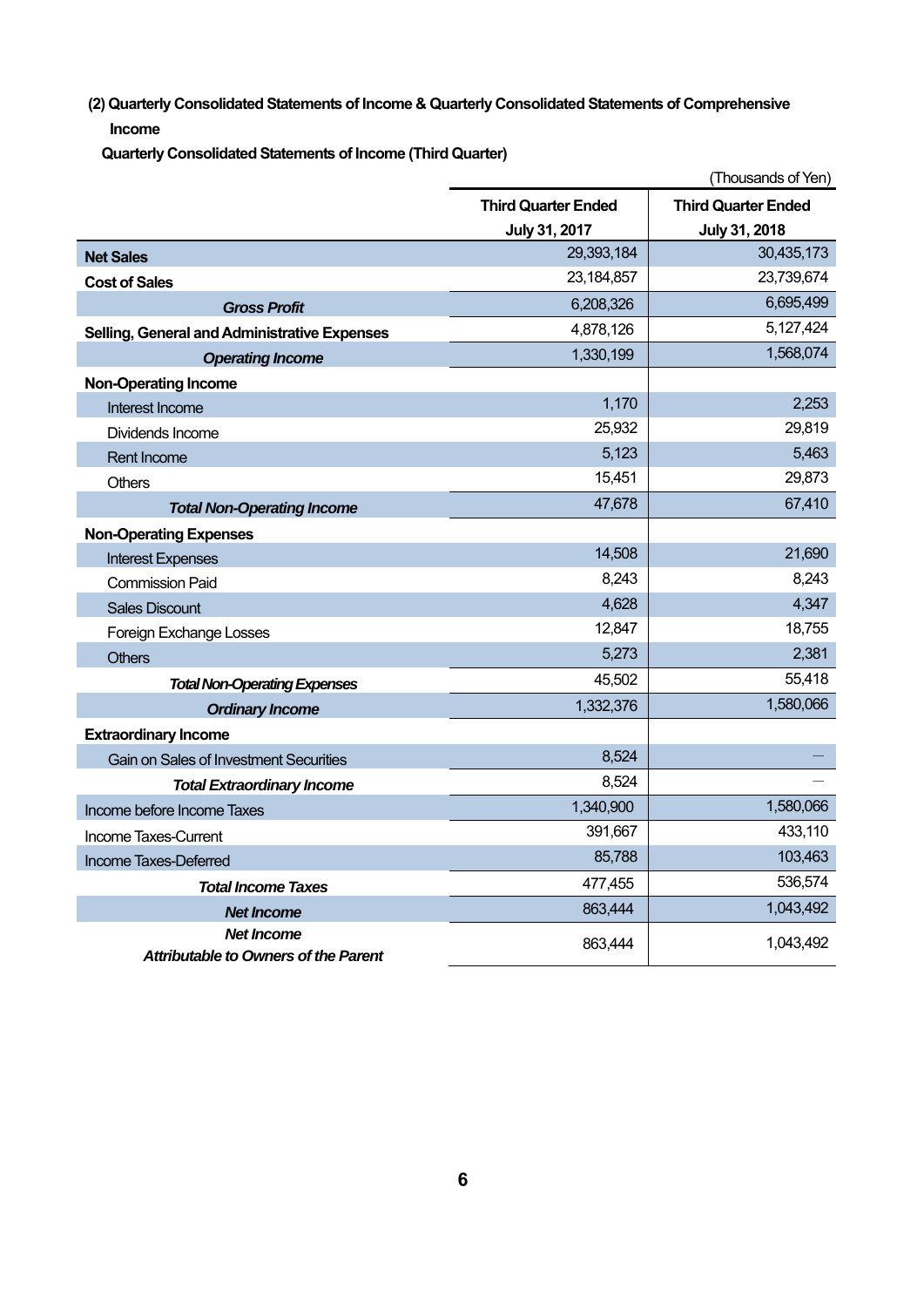# **Quarterly Consolidated Statements of Comprehensive Income (Third Quarter)**

|                                                              |                            | (Thousands of Yen)         |
|--------------------------------------------------------------|----------------------------|----------------------------|
|                                                              | <b>Third Quarter Ended</b> | <b>Third Quarter Ended</b> |
|                                                              | July 31, 2017              | July 31, 2018              |
| Net Income                                                   | 863,444                    | 1,043,492                  |
| Other Comprehensive Income                                   |                            |                            |
| Valuation Difference on Available-for-sale Securities        | 192,994                    | $-14,791$                  |
| Deferred Gains or Losses (-) on Hedges                       | 17,767                     | $-1,624$                   |
| <b>Foreign Currency Translation Adjustment</b>               | 93,591                     | $-20,549$                  |
| Adjustment on Net Defined Benefit                            | 65,131                     | 51,180                     |
| <b>Total Other Comprehensive Income</b>                      | 369,484                    | 14,215                     |
| <b>Comprehensive Income</b>                                  | 1,232,929                  | 1,057,708                  |
| (Breakdown)                                                  |                            |                            |
| Comprehensive Income Attributable<br>to Owners of the Parent | 1,232,929                  | 1,057,708                  |